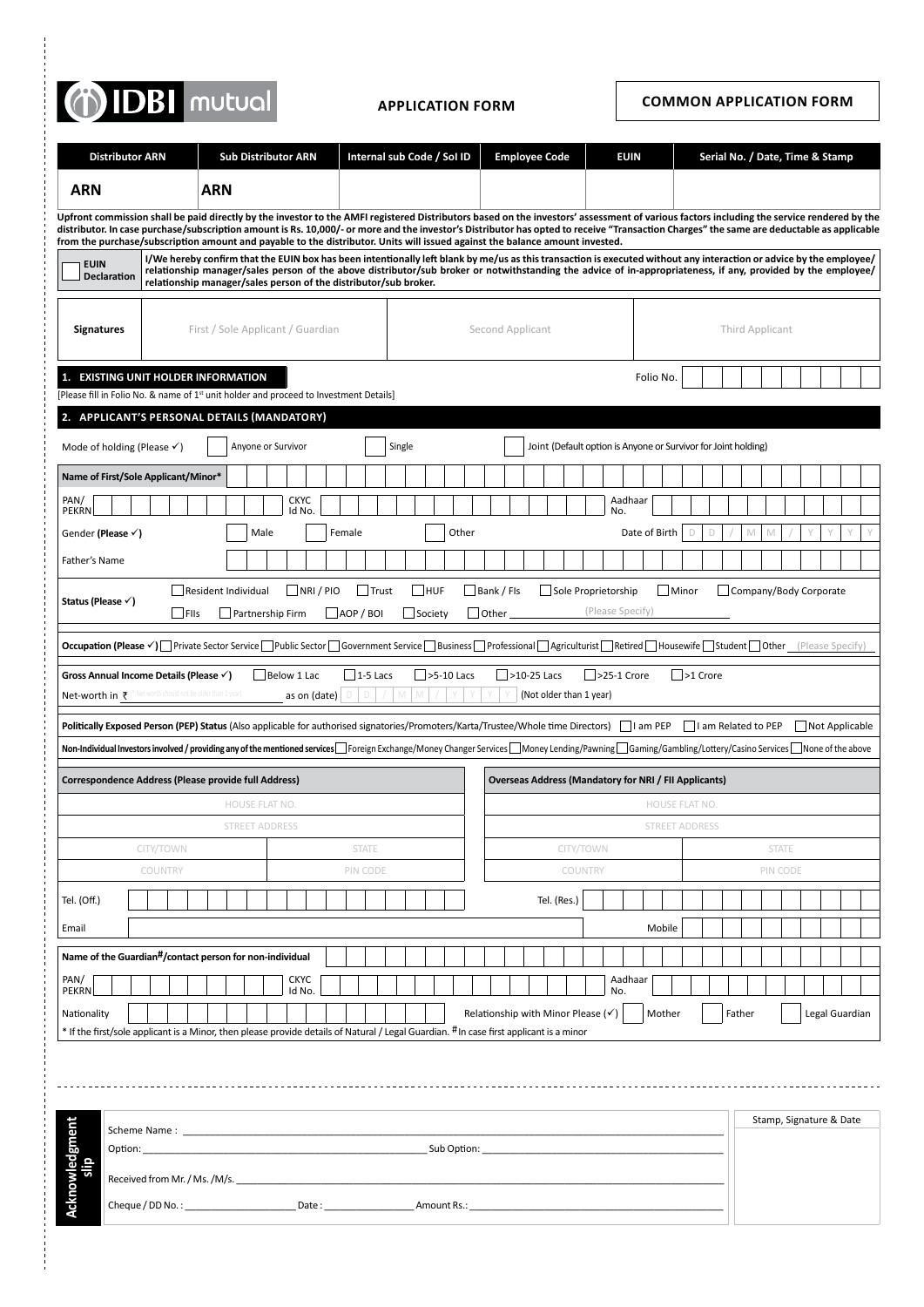| <b>Name of Second Applicant</b><br>(Not applicable for minor/ Non Individual Investment)<br>PAN/<br><b>CKYC</b><br>Aadhaar<br><b>PEKRN</b><br>Id No.<br>N <sub>O</sub><br>Gender (Please $\checkmark$ )<br>Male<br>Female<br>Other<br>Date of Birth<br>D<br>D<br>M<br>Father's Name |                                                                                                                                                                                                                                                                           |                               |   |  |                      |                                                         |              |                         |   |  |                            |   |            |                      |  |              |  |                                        |   |  |  |  |
|-------------------------------------------------------------------------------------------------------------------------------------------------------------------------------------------------------------------------------------------------------------------------------------|---------------------------------------------------------------------------------------------------------------------------------------------------------------------------------------------------------------------------------------------------------------------------|-------------------------------|---|--|----------------------|---------------------------------------------------------|--------------|-------------------------|---|--|----------------------------|---|------------|----------------------|--|--------------|--|----------------------------------------|---|--|--|--|
|                                                                                                                                                                                                                                                                                     |                                                                                                                                                                                                                                                                           |                               |   |  |                      |                                                         |              |                         |   |  |                            |   |            |                      |  |              |  |                                        |   |  |  |  |
|                                                                                                                                                                                                                                                                                     |                                                                                                                                                                                                                                                                           |                               |   |  |                      |                                                         |              |                         |   |  |                            |   |            |                      |  |              |  |                                        |   |  |  |  |
|                                                                                                                                                                                                                                                                                     |                                                                                                                                                                                                                                                                           |                               |   |  |                      |                                                         |              |                         |   |  |                            |   |            |                      |  |              |  |                                        |   |  |  |  |
|                                                                                                                                                                                                                                                                                     |                                                                                                                                                                                                                                                                           |                               |   |  |                      |                                                         |              |                         |   |  |                            |   |            |                      |  |              |  |                                        |   |  |  |  |
|                                                                                                                                                                                                                                                                                     | Status (Please √)<br>   NRI<br>Resident Individual                                                                                                                                                                                                                        |                               |   |  |                      |                                                         |              |                         |   |  |                            |   |            |                      |  |              |  |                                        |   |  |  |  |
| (Please Specify)                                                                                                                                                                                                                                                                    |                                                                                                                                                                                                                                                                           |                               |   |  |                      |                                                         |              |                         |   |  |                            |   |            |                      |  |              |  |                                        |   |  |  |  |
| Occupation (Please √) Private Sector Service Public Sector Government Service Business Professional Agriculturist Retired Housewife Student Other                                                                                                                                   |                                                                                                                                                                                                                                                                           |                               |   |  |                      |                                                         |              |                         |   |  |                            |   |            |                      |  |              |  |                                        |   |  |  |  |
| $\Box$ >5-10 Lacs<br>$\vert$ >10-25 Lacs<br>Below 1 Lac<br>$\Box$ 1-5 Lacs<br>$ $ >25-1 Crore<br>$ $ >1 Crore<br>Gross Annual Income Details (Please √)<br>(Not older than 1 year)<br>M<br>as on (date)<br>D<br>Ð                                                                   |                                                                                                                                                                                                                                                                           |                               |   |  |                      |                                                         |              |                         |   |  |                            |   |            |                      |  |              |  |                                        |   |  |  |  |
| Net-worth in ₹ (* Net worth should not be older than 1 year)<br>$\Box$ I am PEP<br>$\Box$ I am Related to PEP<br>Not Applicable                                                                                                                                                     |                                                                                                                                                                                                                                                                           |                               |   |  |                      |                                                         |              |                         |   |  |                            |   |            |                      |  |              |  |                                        |   |  |  |  |
| Politically Exposed Person (PEP) Status (Also applicable for authorised signatories/Promoters/Karta/Trustee/Whole time Directors)                                                                                                                                                   |                                                                                                                                                                                                                                                                           |                               |   |  |                      |                                                         |              |                         |   |  |                            |   |            |                      |  |              |  |                                        |   |  |  |  |
| <b>Name of Third Applicant</b>                                                                                                                                                                                                                                                      |                                                                                                                                                                                                                                                                           |                               |   |  |                      |                                                         |              |                         |   |  |                            |   |            |                      |  |              |  |                                        |   |  |  |  |
| (Not applicable for minor/ Non Individual Investment)<br>PAN/<br><b>CKYC</b><br>Aadhaar<br>Id No.<br><b>PEKRN</b><br>No.                                                                                                                                                            |                                                                                                                                                                                                                                                                           |                               |   |  |                      |                                                         |              |                         |   |  |                            |   |            |                      |  |              |  |                                        |   |  |  |  |
| Gender (Please √)<br>Other<br>Date of Birth<br>$\Box$<br>Male<br>Female<br>D<br>M<br>M                                                                                                                                                                                              |                                                                                                                                                                                                                                                                           |                               |   |  |                      |                                                         |              |                         |   |  |                            |   |            |                      |  |              |  |                                        |   |  |  |  |
|                                                                                                                                                                                                                                                                                     |                                                                                                                                                                                                                                                                           |                               |   |  |                      |                                                         |              |                         |   |  |                            |   |            |                      |  |              |  |                                        |   |  |  |  |
| Father's Name                                                                                                                                                                                                                                                                       |                                                                                                                                                                                                                                                                           |                               |   |  |                      |                                                         |              |                         |   |  |                            |   |            |                      |  |              |  |                                        |   |  |  |  |
| Status (Please √)                                                                                                                                                                                                                                                                   | $\Box$ NRI<br>Resident Individual                                                                                                                                                                                                                                         |                               |   |  |                      |                                                         |              |                         |   |  |                            |   |            |                      |  |              |  |                                        |   |  |  |  |
| Occupation (Please V) Private Sector Service Public Sector Government Service Business Professional Agriculturist Retired Housewife Student Other (Please Specify)                                                                                                                  |                                                                                                                                                                                                                                                                           |                               |   |  |                      |                                                         |              |                         |   |  |                            |   |            |                      |  |              |  |                                        |   |  |  |  |
|                                                                                                                                                                                                                                                                                     |                                                                                                                                                                                                                                                                           |                               |   |  |                      |                                                         |              |                         |   |  |                            |   |            |                      |  |              |  |                                        |   |  |  |  |
|                                                                                                                                                                                                                                                                                     | $\Box$ Below 1 Lac $\Box$ 1-5 Lacs $\Box$ >5-10 Lacs $\Box$ >10-25 Lacs $\Box$ >25-1 Crore $\Box$ >1 Crore<br>Gross Annual Income Details (Please v)<br>Net-worth in $\bar{\tau}$ (* Net worth should not be older than 1 year<br>(Not older than 1 year)<br>as on (date) |                               |   |  |                      |                                                         |              |                         |   |  |                            |   |            |                      |  |              |  |                                        |   |  |  |  |
| Politically Exposed Person (PEP) Status (Also applicable for authorised signatories/Promoters/Karta/Trustee/Whole time Directors)   I am PEP<br>I am Related to PEP<br>Not Applicable                                                                                               |                                                                                                                                                                                                                                                                           |                               |   |  |                      |                                                         |              |                         |   |  |                            |   |            |                      |  |              |  |                                        |   |  |  |  |
| FATCA and CRS DETAILS For Individuals (Mandatory) (Non-Individuals are required to submit separate FATCA & CRS information (for non-individuals / Legal entity) and                                                                                                                 |                                                                                                                                                                                                                                                                           |                               |   |  |                      |                                                         |              |                         |   |  |                            |   |            |                      |  |              |  |                                        |   |  |  |  |
|                                                                                                                                                                                                                                                                                     |                                                                                                                                                                                                                                                                           |                               |   |  |                      |                                                         |              |                         |   |  |                            |   |            |                      |  |              |  |                                        |   |  |  |  |
| UBO Declaration Form available at www.idbimutual.co.in)                                                                                                                                                                                                                             |                                                                                                                                                                                                                                                                           | Sole/First Applicant/Guardian |   |  |                      |                                                         |              | <b>Second Applicant</b> |   |  |                            |   |            |                      |  |              |  | <b>Third Applicant</b>                 |   |  |  |  |
| Place of Birth                                                                                                                                                                                                                                                                      |                                                                                                                                                                                                                                                                           |                               |   |  |                      |                                                         |              |                         |   |  |                            |   |            |                      |  |              |  |                                        |   |  |  |  |
| Country of Birth                                                                                                                                                                                                                                                                    |                                                                                                                                                                                                                                                                           |                               |   |  |                      |                                                         |              |                         |   |  |                            |   |            |                      |  |              |  |                                        |   |  |  |  |
| Nationality                                                                                                                                                                                                                                                                         | $\Box$ Indian $\Box$ U.S. $\Box$ Others, please specify                                                                                                                                                                                                                   |                               |   |  |                      | $\Box$ Indian $\Box$ U.S. $\Box$ Others, please specify |              |                         |   |  |                            |   |            |                      |  |              |  | Indian U.S. Others, please specify     |   |  |  |  |
| Tax Residence Address Type (as per<br>KYC records)                                                                                                                                                                                                                                  | Residential Registered Office Business                                                                                                                                                                                                                                    |                               |   |  |                      | Residential Registered Office Business                  |              |                         |   |  |                            |   |            |                      |  |              |  | Residential Registered Office Business |   |  |  |  |
| Are you a tax resident (i.e., are                                                                                                                                                                                                                                                   | $Yes$ No                                                                                                                                                                                                                                                                  |                               |   |  | $\Box$ Yes $\Box$ No |                                                         |              |                         |   |  |                            |   |            | $\Box$ Yes $\Box$ No |  |              |  |                                        |   |  |  |  |
| you assessed for Tax) in any other<br>country outside India?                                                                                                                                                                                                                        | If 'YES', please fill below for ALL countries (other than India) in which you are a Resident for tax purposes i.e., where you are a Citizen / Resident /<br>Green Card Holder / Tax Resident in the Respective countries.                                                 |                               |   |  |                      |                                                         |              |                         |   |  |                            |   |            |                      |  |              |  |                                        |   |  |  |  |
|                                                                                                                                                                                                                                                                                     | (1)                                                                                                                                                                                                                                                                       |                               |   |  | (1)                  |                                                         |              |                         |   |  |                            |   | (1)        |                      |  |              |  |                                        |   |  |  |  |
| Country of Tax Residency                                                                                                                                                                                                                                                            | (2)                                                                                                                                                                                                                                                                       |                               |   |  | (2)                  |                                                         |              |                         |   |  |                            |   | (2)        |                      |  |              |  |                                        |   |  |  |  |
|                                                                                                                                                                                                                                                                                     | (3)                                                                                                                                                                                                                                                                       |                               |   |  | (3)                  |                                                         |              |                         |   |  |                            |   | (3)        |                      |  |              |  |                                        |   |  |  |  |
| Tax Identification Number OR                                                                                                                                                                                                                                                        | (1)<br>(2)                                                                                                                                                                                                                                                                |                               |   |  | (1)<br>(2)           |                                                         |              |                         |   |  |                            |   | (1)<br>(2) |                      |  |              |  |                                        |   |  |  |  |
| <b>Functional Equivalent</b>                                                                                                                                                                                                                                                        | (3)                                                                                                                                                                                                                                                                       |                               |   |  | (3)                  |                                                         |              |                         |   |  |                            |   | (3)        |                      |  |              |  |                                        |   |  |  |  |
| Identification Type (TIN of other,                                                                                                                                                                                                                                                  | (1)                                                                                                                                                                                                                                                                       |                               |   |  | (1)                  |                                                         |              |                         |   |  |                            |   | (1)        |                      |  |              |  |                                        |   |  |  |  |
| Please specify)                                                                                                                                                                                                                                                                     | (2)<br>(3)                                                                                                                                                                                                                                                                |                               |   |  | (2)<br>(3)           |                                                         |              |                         |   |  |                            |   | (2)<br>(3) |                      |  |              |  |                                        |   |  |  |  |
| If TIN is not available, please tick the                                                                                                                                                                                                                                            | 1                                                                                                                                                                                                                                                                         | $\mathbf{z}$                  | з |  | $\mathbf{1}$         |                                                         | $\mathbf{2}$ |                         | 3 |  |                            | 1 |            |                      |  | $\mathbf{z}$ |  |                                        | 3 |  |  |  |
| reason A, B, or C (as defined below)<br>The country where the Account Holder is liable to pay tax does not issue Tax Identification Numbers to its residents.<br>Reason A $\rightarrow$                                                                                             | □△□B□C│□△□B□C│□△□B□C│                                                                                                                                                                                                                                                     |                               |   |  |                      | $\Box A \Box B \Box C \Box A \Box B \Box C$             |              |                         |   |  | $\Box$ a $\Box$ b $\Box$ c |   |            |                      |  |              |  |                                        |   |  |  |  |



Mafatlal Centre, 5th Floor, Nariman Point, Mumbai - 400 021<br>SMS 'IDBIMF' to 09220092200 • Tollfree: 1800-419-4324 • Website: <u>www.idbimutual.co.in</u> Tel: (022) 66442800 · Fax: 66442801 Email: contactus@idbimutual.co.in

### **REGISTRAR & TRANSFER AGENTS**

**Karvy Computershare Pvt. Limited**, SEBI Registration Number: INR000000221 Unit: IDBI Mutual Fund, KARVY SELENIUM, Plot No.31 & 32, Tower B, Survey No.115/22, 24 & 25, Financial Dist., Gachibowli, Nanakramguda, Serlingampally Mandal, Hyderabad - 500 032, Ranga Reddy Dist., Telengana State. Email: idbimf.customercare@karvy.com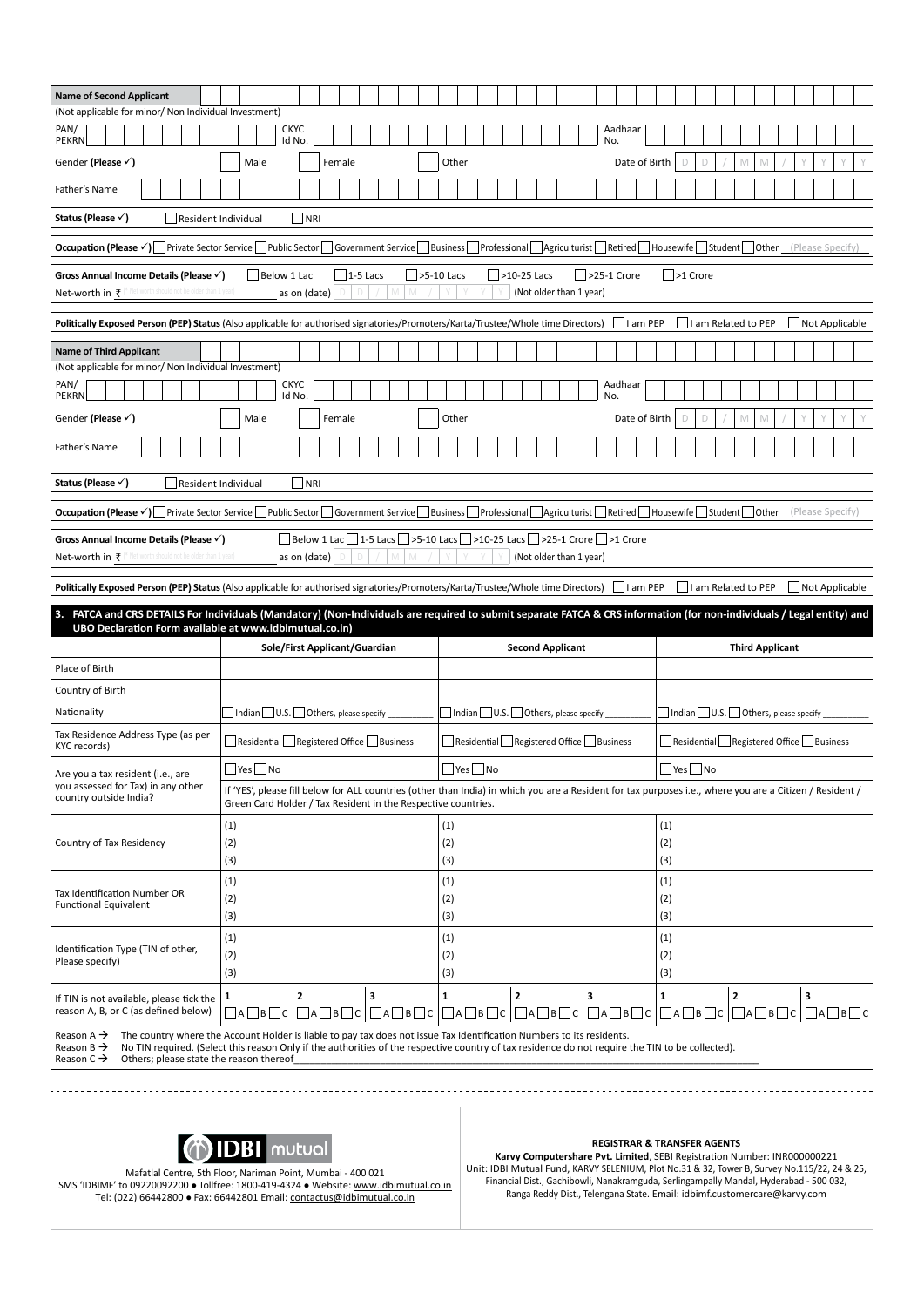| 4. BANK ACCOUNT DETAILS OF FIRST / SOLE APPLICANT - MANDATORY (For multiple banks registration please submit the Multiple Bank Registration Form)<br>Name of the Bank<br>City<br>Pin Code                                                                                                                                                                                                                                                                                                                                                                                                                                                                                                                                                                                                                                                                                                                                                                                                                                                                                                                                                                            |                                                                                                                                                                                                                                                                                     |  |  |   |             |   |     |                         |  |             |  |                                                                                                                                |                  |                                                                                                                                                                                                                                |  |  |                    |  |                                                      |  |                                      |  |  |  |
|----------------------------------------------------------------------------------------------------------------------------------------------------------------------------------------------------------------------------------------------------------------------------------------------------------------------------------------------------------------------------------------------------------------------------------------------------------------------------------------------------------------------------------------------------------------------------------------------------------------------------------------------------------------------------------------------------------------------------------------------------------------------------------------------------------------------------------------------------------------------------------------------------------------------------------------------------------------------------------------------------------------------------------------------------------------------------------------------------------------------------------------------------------------------|-------------------------------------------------------------------------------------------------------------------------------------------------------------------------------------------------------------------------------------------------------------------------------------|--|--|---|-------------|---|-----|-------------------------|--|-------------|--|--------------------------------------------------------------------------------------------------------------------------------|------------------|--------------------------------------------------------------------------------------------------------------------------------------------------------------------------------------------------------------------------------|--|--|--------------------|--|------------------------------------------------------|--|--------------------------------------|--|--|--|
| <b>Branch Address</b>                                                                                                                                                                                                                                                                                                                                                                                                                                                                                                                                                                                                                                                                                                                                                                                                                                                                                                                                                                                                                                                                                                                                                |                                                                                                                                                                                                                                                                                     |  |  |   |             |   |     |                         |  |             |  |                                                                                                                                |                  |                                                                                                                                                                                                                                |  |  |                    |  |                                                      |  |                                      |  |  |  |
|                                                                                                                                                                                                                                                                                                                                                                                                                                                                                                                                                                                                                                                                                                                                                                                                                                                                                                                                                                                                                                                                                                                                                                      |                                                                                                                                                                                                                                                                                     |  |  |   |             |   |     |                         |  |             |  |                                                                                                                                |                  |                                                                                                                                                                                                                                |  |  |                    |  |                                                      |  |                                      |  |  |  |
| State                                                                                                                                                                                                                                                                                                                                                                                                                                                                                                                                                                                                                                                                                                                                                                                                                                                                                                                                                                                                                                                                                                                                                                |                                                                                                                                                                                                                                                                                     |  |  |   |             |   |     |                         |  |             |  |                                                                                                                                |                  |                                                                                                                                                                                                                                |  |  |                    |  |                                                      |  |                                      |  |  |  |
| Account No.                                                                                                                                                                                                                                                                                                                                                                                                                                                                                                                                                                                                                                                                                                                                                                                                                                                                                                                                                                                                                                                                                                                                                          |                                                                                                                                                                                                                                                                                     |  |  |   |             |   |     |                         |  |             |  |                                                                                                                                |                  |                                                                                                                                                                                                                                |  |  |                    |  | A/C. Type (Please V) Savings NRE Current NRO FCNR    |  |                                      |  |  |  |
| 9 digit MICR Code                                                                                                                                                                                                                                                                                                                                                                                                                                                                                                                                                                                                                                                                                                                                                                                                                                                                                                                                                                                                                                                                                                                                                    |                                                                                                                                                                                                                                                                                     |  |  |   |             |   |     |                         |  |             |  |                                                                                                                                |                  |                                                                                                                                                                                                                                |  |  | 11 digit IFSC Code |  |                                                      |  |                                      |  |  |  |
| Please attach a cancelled cheque OR a clear photo copy of a cheque                                                                                                                                                                                                                                                                                                                                                                                                                                                                                                                                                                                                                                                                                                                                                                                                                                                                                                                                                                                                                                                                                                   |                                                                                                                                                                                                                                                                                     |  |  |   |             |   |     |                         |  |             |  |                                                                                                                                |                  |                                                                                                                                                                                                                                |  |  |                    |  |                                                      |  | (Mandatory for credit via NEFT/RTGS) |  |  |  |
| 5. UNITS IN DEMAT MODE (Please $\checkmark$ ) NSDL CDSL                                                                                                                                                                                                                                                                                                                                                                                                                                                                                                                                                                                                                                                                                                                                                                                                                                                                                                                                                                                                                                                                                                              |                                                                                                                                                                                                                                                                                     |  |  |   |             |   |     |                         |  |             |  |                                                                                                                                |                  |                                                                                                                                                                                                                                |  |  |                    |  |                                                      |  |                                      |  |  |  |
| DP ID                                                                                                                                                                                                                                                                                                                                                                                                                                                                                                                                                                                                                                                                                                                                                                                                                                                                                                                                                                                                                                                                                                                                                                |                                                                                                                                                                                                                                                                                     |  |  |   |             |   |     |                         |  |             |  | Beneficiary Account No./Client ID                                                                                              |                  |                                                                                                                                                                                                                                |  |  |                    |  |                                                      |  |                                      |  |  |  |
| DP Name                                                                                                                                                                                                                                                                                                                                                                                                                                                                                                                                                                                                                                                                                                                                                                                                                                                                                                                                                                                                                                                                                                                                                              |                                                                                                                                                                                                                                                                                     |  |  |   |             |   |     |                         |  |             |  |                                                                                                                                |                  |                                                                                                                                                                                                                                |  |  |                    |  |                                                      |  |                                      |  |  |  |
| Note: Please attach the depository transaction statement or DP master data indicating the DP account number of the applicant. Please ensure that sequence of Names as mentioned in<br>the Application Form and matches with that of the account held with the DP.                                                                                                                                                                                                                                                                                                                                                                                                                                                                                                                                                                                                                                                                                                                                                                                                                                                                                                    |                                                                                                                                                                                                                                                                                     |  |  |   |             |   |     |                         |  |             |  |                                                                                                                                |                  |                                                                                                                                                                                                                                |  |  |                    |  |                                                      |  |                                      |  |  |  |
| 6. POWER OF ATTORNEY (PoA)                                                                                                                                                                                                                                                                                                                                                                                                                                                                                                                                                                                                                                                                                                                                                                                                                                                                                                                                                                                                                                                                                                                                           |                                                                                                                                                                                                                                                                                     |  |  |   |             |   |     |                         |  |             |  |                                                                                                                                |                  |                                                                                                                                                                                                                                |  |  |                    |  |                                                      |  |                                      |  |  |  |
| PoA Name                                                                                                                                                                                                                                                                                                                                                                                                                                                                                                                                                                                                                                                                                                                                                                                                                                                                                                                                                                                                                                                                                                                                                             |                                                                                                                                                                                                                                                                                     |  |  |   |             |   |     |                         |  |             |  |                                                                                                                                |                  |                                                                                                                                                                                                                                |  |  |                    |  |                                                      |  |                                      |  |  |  |
| PAN                                                                                                                                                                                                                                                                                                                                                                                                                                                                                                                                                                                                                                                                                                                                                                                                                                                                                                                                                                                                                                                                                                                                                                  |                                                                                                                                                                                                                                                                                     |  |  |   |             |   | KYC | Yes                     |  |             |  | $\sqrt{ }$ No - if investment is being made by a constitutional Attorney, please submit the notarized copy of the POA          |                  |                                                                                                                                                                                                                                |  |  |                    |  |                                                      |  |                                      |  |  |  |
|                                                                                                                                                                                                                                                                                                                                                                                                                                                                                                                                                                                                                                                                                                                                                                                                                                                                                                                                                                                                                                                                                                                                                                      |                                                                                                                                                                                                                                                                                     |  |  |   |             |   |     |                         |  |             |  |                                                                                                                                |                  |                                                                                                                                                                                                                                |  |  |                    |  |                                                      |  |                                      |  |  |  |
| INVESTMENT DETAILS AND PAYMENT DETAILS - CHEQUE/DD/RTGS/NEFT/TRANSFER<br>(investors are requested to not to submit outstation cheque to avoid delay in processing the application). Please √ wherever applicable.                                                                                                                                                                                                                                                                                                                                                                                                                                                                                                                                                                                                                                                                                                                                                                                                                                                                                                                                                    |                                                                                                                                                                                                                                                                                     |  |  |   |             |   |     |                         |  |             |  |                                                                                                                                |                  |                                                                                                                                                                                                                                |  |  |                    |  |                                                      |  |                                      |  |  |  |
|                                                                                                                                                                                                                                                                                                                                                                                                                                                                                                                                                                                                                                                                                                                                                                                                                                                                                                                                                                                                                                                                                                                                                                      |                                                                                                                                                                                                                                                                                     |  |  |   |             |   |     |                         |  |             |  |                                                                                                                                |                  |                                                                                                                                                                                                                                |  |  |                    |  |                                                      |  |                                      |  |  |  |
|                                                                                                                                                                                                                                                                                                                                                                                                                                                                                                                                                                                                                                                                                                                                                                                                                                                                                                                                                                                                                                                                                                                                                                      |                                                                                                                                                                                                                                                                                     |  |  |   |             |   |     |                         |  |             |  |                                                                                                                                |                  |                                                                                                                                                                                                                                |  |  |                    |  |                                                      |  |                                      |  |  |  |
| <b>Dividend Sweep:</b> To Scheme                                                                                                                                                                                                                                                                                                                                                                                                                                                                                                                                                                                                                                                                                                                                                                                                                                                                                                                                                                                                                                                                                                                                     |                                                                                                                                                                                                                                                                                     |  |  |   |             |   |     |                         |  |             |  |                                                                                                                                |                  | Plan and the contract of the contract of the contract of the contract of the contract of the contract of the contract of the contract of the contract of the contract of the contract of the contract of the contract of the c |  |  |                    |  | Option                                               |  |                                      |  |  |  |
| #If you wish to choose Growth with Regular Cash Flow Plan (RCFP) option under IDBI Monthly Income Plan, please also fill in the separate form available on our website www.idbimutual.co.in                                                                                                                                                                                                                                                                                                                                                                                                                                                                                                                                                                                                                                                                                                                                                                                                                                                                                                                                                                          |                                                                                                                                                                                                                                                                                     |  |  |   |             |   |     |                         |  |             |  |                                                                                                                                |                  |                                                                                                                                                                                                                                |  |  |                    |  |                                                      |  |                                      |  |  |  |
| Only for IDBI Gilt Fund: Fixed Tenor Trigger (FTT) Plan : Automatic redemption after   1 year   3 years   5 years   7 years   10 years                                                                                                                                                                                                                                                                                                                                                                                                                                                                                                                                                                                                                                                                                                                                                                                                                                                                                                                                                                                                                               |                                                                                                                                                                                                                                                                                     |  |  |   |             |   |     |                         |  |             |  |                                                                                                                                |                  |                                                                                                                                                                                                                                |  |  |                    |  |                                                      |  |                                      |  |  |  |
|                                                                                                                                                                                                                                                                                                                                                                                                                                                                                                                                                                                                                                                                                                                                                                                                                                                                                                                                                                                                                                                                                                                                                                      |                                                                                                                                                                                                                                                                                     |  |  |   |             |   |     |                         |  |             |  |                                                                                                                                |                  |                                                                                                                                                                                                                                |  |  |                    |  |                                                      |  |                                      |  |  |  |
| Mode of Payment (Please $\checkmark$ )   Cheque   DD   Funds Transfer   RTGS/NEFT   NACH (Please refer to point No. 6 of General Instructions)                                                                                                                                                                                                                                                                                                                                                                                                                                                                                                                                                                                                                                                                                                                                                                                                                                                                                                                                                                                                                       |                                                                                                                                                                                                                                                                                     |  |  |   |             |   |     |                         |  |             |  |                                                                                                                                |                  |                                                                                                                                                                                                                                |  |  |                    |  |                                                      |  |                                      |  |  |  |
|                                                                                                                                                                                                                                                                                                                                                                                                                                                                                                                                                                                                                                                                                                                                                                                                                                                                                                                                                                                                                                                                                                                                                                      |                                                                                                                                                                                                                                                                                     |  |  |   |             |   |     |                         |  |             |  |                                                                                                                                |                  |                                                                                                                                                                                                                                |  |  |                    |  |                                                      |  |                                      |  |  |  |
| <b>UMRN</b>                                                                                                                                                                                                                                                                                                                                                                                                                                                                                                                                                                                                                                                                                                                                                                                                                                                                                                                                                                                                                                                                                                                                                          |                                                                                                                                                                                                                                                                                     |  |  |   |             |   |     |                         |  |             |  |                                                                                                                                |                  |                                                                                                                                                                                                                                |  |  |                    |  | (Mandatory where mode of payment selected is 'NACH') |  |                                      |  |  |  |
| Drawn on Bank                                                                                                                                                                                                                                                                                                                                                                                                                                                                                                                                                                                                                                                                                                                                                                                                                                                                                                                                                                                                                                                                                                                                                        |                                                                                                                                                                                                                                                                                     |  |  |   |             |   |     |                         |  |             |  |                                                                                                                                |                  |                                                                                                                                                                                                                                |  |  |                    |  |                                                      |  |                                      |  |  |  |
| Branch & City                                                                                                                                                                                                                                                                                                                                                                                                                                                                                                                                                                                                                                                                                                                                                                                                                                                                                                                                                                                                                                                                                                                                                        |                                                                                                                                                                                                                                                                                     |  |  |   |             |   |     |                         |  | Account No. |  |                                                                                                                                |                  |                                                                                                                                                                                                                                |  |  |                    |  |                                                      |  |                                      |  |  |  |
| Chq. /DD No.                                                                                                                                                                                                                                                                                                                                                                                                                                                                                                                                                                                                                                                                                                                                                                                                                                                                                                                                                                                                                                                                                                                                                         |                                                                                                                                                                                                                                                                                     |  |  |   | Date $\Box$ |   |     | $D$ $M$ $M$ $Y$ $Y$ $Y$ |  |             |  |                                                                                                                                | <b>IFSC Code</b> |                                                                                                                                                                                                                                |  |  |                    |  |                                                      |  |                                      |  |  |  |
| *A/c Type - S/B NRE* Current NRO FCNR*                                                                                                                                                                                                                                                                                                                                                                                                                                                                                                                                                                                                                                                                                                                                                                                                                                                                                                                                                                                                                                                                                                                               |                                                                                                                                                                                                                                                                                     |  |  |   |             |   |     |                         |  |             |  |                                                                                                                                |                  |                                                                                                                                                                                                                                |  |  |                    |  |                                                      |  |                                      |  |  |  |
|                                                                                                                                                                                                                                                                                                                                                                                                                                                                                                                                                                                                                                                                                                                                                                                                                                                                                                                                                                                                                                                                                                                                                                      |                                                                                                                                                                                                                                                                                     |  |  |   |             |   |     |                         |  |             |  | *Kindly provide photocopy of the payment Instrument or Foreign Inward Remittance Certificate (FIRC) evidencing source of funds |                  |                                                                                                                                                                                                                                |  |  |                    |  |                                                      |  |                                      |  |  |  |
|                                                                                                                                                                                                                                                                                                                                                                                                                                                                                                                                                                                                                                                                                                                                                                                                                                                                                                                                                                                                                                                                                                                                                                      | Cheque / D.D. to be crossed "Account Payee" only and should be drawn payable to: - "IDBI Scheme Name A/C XXXXXXX" (Investor PAN) or "IDBI Scheme Name A/C XXXXXXX" (Name of the First holder)<br>8. NOMINATION DETAILS [Minor / HUF / POA Holder / Non Individuals Cannot Nominate] |  |  |   |             |   |     |                         |  |             |  |                                                                                                                                |                  |                                                                                                                                                                                                                                |  |  |                    |  |                                                      |  |                                      |  |  |  |
| PLEASE REGISTER MY/OUR NOMINEE AS PER BELOW DETAILS OR                                                                                                                                                                                                                                                                                                                                                                                                                                                                                                                                                                                                                                                                                                                                                                                                                                                                                                                                                                                                                                                                                                               |                                                                                                                                                                                                                                                                                     |  |  |   |             |   |     |                         |  |             |  | I/WE DO NOT WISH TO NOMINATE                                                                                                   |                  |                                                                                                                                                                                                                                |  |  |                    |  |                                                      |  |                                      |  |  |  |
|                                                                                                                                                                                                                                                                                                                                                                                                                                                                                                                                                                                                                                                                                                                                                                                                                                                                                                                                                                                                                                                                                                                                                                      |                                                                                                                                                                                                                                                                                     |  |  |   |             |   |     | Date of Birth           |  |             |  |                                                                                                                                |                  | Name of the Guardian                                                                                                                                                                                                           |  |  |                    |  |                                                      |  |                                      |  |  |  |
| Nominee(s) Name<br>No.                                                                                                                                                                                                                                                                                                                                                                                                                                                                                                                                                                                                                                                                                                                                                                                                                                                                                                                                                                                                                                                                                                                                               |                                                                                                                                                                                                                                                                                     |  |  |   |             |   |     | (in case of Minor)      |  |             |  |                                                                                                                                |                  | (in case of Minor)                                                                                                                                                                                                             |  |  |                    |  | % of Share                                           |  | Signature of Nominee / Guardian      |  |  |  |
| $\mathbf{1}$                                                                                                                                                                                                                                                                                                                                                                                                                                                                                                                                                                                                                                                                                                                                                                                                                                                                                                                                                                                                                                                                                                                                                         |                                                                                                                                                                                                                                                                                     |  |  | D | D           |   | M   |                         |  | Y           |  |                                                                                                                                |                  |                                                                                                                                                                                                                                |  |  |                    |  |                                                      |  |                                      |  |  |  |
| 2                                                                                                                                                                                                                                                                                                                                                                                                                                                                                                                                                                                                                                                                                                                                                                                                                                                                                                                                                                                                                                                                                                                                                                    |                                                                                                                                                                                                                                                                                     |  |  | D | D           | M | M   | $\vee$                  |  | Y<br>$\vee$ |  |                                                                                                                                |                  |                                                                                                                                                                                                                                |  |  |                    |  |                                                      |  |                                      |  |  |  |
| 3                                                                                                                                                                                                                                                                                                                                                                                                                                                                                                                                                                                                                                                                                                                                                                                                                                                                                                                                                                                                                                                                                                                                                                    |                                                                                                                                                                                                                                                                                     |  |  | D | D           | M | M   |                         |  |             |  |                                                                                                                                |                  |                                                                                                                                                                                                                                |  |  |                    |  |                                                      |  |                                      |  |  |  |
| 9. DECLARATION                                                                                                                                                                                                                                                                                                                                                                                                                                                                                                                                                                                                                                                                                                                                                                                                                                                                                                                                                                                                                                                                                                                                                       |                                                                                                                                                                                                                                                                                     |  |  |   |             |   |     |                         |  |             |  |                                                                                                                                |                  |                                                                                                                                                                                                                                |  |  |                    |  |                                                      |  |                                      |  |  |  |
| I/We have read and understood the contents of the SID, SAI and Key Information Memorandum (KIM) of the Scheme and information requirements of this Form and hereby confirm that<br>the information provided by me/us on this Form is true, correct and complete. I/We hereby apply to IDBI Mutual Fund for allotment of units of the Scheme, as indicated above and agree<br>to abide by the terms, conditions, rules and regulations of the Scheme. I /We hereby confirm and certify that the source of these funds is not directly / indirectly a result of "proceeds of<br>crime" as defined in "The Prevention of Money Laundering Act, 2002" and I/we undertake to provide all necessary proof / documentation, if any, required to substantiate the facts of this<br>undertaking. I/We have not received nor been induced by any rebate or gifts, directly or indirectly in making this investment. I/We authorize the Fund to disclose details of my/our account<br>and all my/our transactions to Registrar and Transfer Agent whose stamp appears on the application form. I/We also authorize the Fund to disclose details as necessary, to the Fund's and |                                                                                                                                                                                                                                                                                     |  |  |   |             |   |     |                         |  |             |  |                                                                                                                                |                  |                                                                                                                                                                                                                                |  |  |                    |  |                                                      |  |                                      |  |  |  |
| investor's bankers for the purpose of effecting payments to me / us.                                                                                                                                                                                                                                                                                                                                                                                                                                                                                                                                                                                                                                                                                                                                                                                                                                                                                                                                                                                                                                                                                                 |                                                                                                                                                                                                                                                                                     |  |  |   |             |   |     |                         |  |             |  |                                                                                                                                |                  |                                                                                                                                                                                                                                |  |  |                    |  |                                                      |  |                                      |  |  |  |
| Applicable to NRIs only: I/We confirm that I am/we are Non-Resident of Indian Nationality/Origin and I/we hereby confirm that the funds for subscription have been remitted from abroad<br>through approved banking channels or from funds in my/our Non-Resident External / Ordinary Account / FCNR /NRSR Account.                                                                                                                                                                                                                                                                                                                                                                                                                                                                                                                                                                                                                                                                                                                                                                                                                                                  |                                                                                                                                                                                                                                                                                     |  |  |   |             |   |     |                         |  |             |  |                                                                                                                                |                  |                                                                                                                                                                                                                                |  |  |                    |  |                                                      |  |                                      |  |  |  |
| Investment in the Scheme is made by me / us on: $\Box$ Repatriation basis $\Box$ Non Repatriation basis.<br>Applicable to Non Direct Investors only (investments routed through ARN Holders): The ARN holder has disclosed to me/us all the commissions (in the form of trail commission or any other                                                                                                                                                                                                                                                                                                                                                                                                                                                                                                                                                                                                                                                                                                                                                                                                                                                                |                                                                                                                                                                                                                                                                                     |  |  |   |             |   |     |                         |  |             |  |                                                                                                                                |                  |                                                                                                                                                                                                                                |  |  |                    |  |                                                      |  |                                      |  |  |  |
| mode), payable to him for the different competing Schemes of various Mutual Funds from amongst which the Scheme is being recommended to me/us.                                                                                                                                                                                                                                                                                                                                                                                                                                                                                                                                                                                                                                                                                                                                                                                                                                                                                                                                                                                                                       |                                                                                                                                                                                                                                                                                     |  |  |   |             |   |     |                         |  |             |  |                                                                                                                                |                  |                                                                                                                                                                                                                                |  |  |                    |  |                                                      |  |                                      |  |  |  |
| FATCA/CRS Certification/Declaration: I / We have understood the information requirements of this Form (read along with the FATCA & CRS Instructions) and hereby confirm that the                                                                                                                                                                                                                                                                                                                                                                                                                                                                                                                                                                                                                                                                                                                                                                                                                                                                                                                                                                                     |                                                                                                                                                                                                                                                                                     |  |  |   |             |   |     |                         |  |             |  |                                                                                                                                |                  |                                                                                                                                                                                                                                |  |  |                    |  |                                                      |  |                                      |  |  |  |
| information provided by me / us on this Form is true, correct, and complete. I / We also confirm that I / We have read and understood the FATCA & CRS Terms and Conditions and hereby<br>accept the same. In case any of the above specified information is found to be false or untrue or misleading or misrepresenting, I/We shall be liable for it. I/We also undertake to keep                                                                                                                                                                                                                                                                                                                                                                                                                                                                                                                                                                                                                                                                                                                                                                                   |                                                                                                                                                                                                                                                                                     |  |  |   |             |   |     |                         |  |             |  |                                                                                                                                |                  |                                                                                                                                                                                                                                |  |  |                    |  |                                                      |  |                                      |  |  |  |
| you informed in writing about any changes/modification to the above information (including change in tax residency status) in future promptly i.e. within 30 days of such change and also                                                                                                                                                                                                                                                                                                                                                                                                                                                                                                                                                                                                                                                                                                                                                                                                                                                                                                                                                                            |                                                                                                                                                                                                                                                                                     |  |  |   |             |   |     |                         |  |             |  |                                                                                                                                |                  |                                                                                                                                                                                                                                |  |  |                    |  |                                                      |  |                                      |  |  |  |
| undertake to provide any other additional information as may be required at your end.                                                                                                                                                                                                                                                                                                                                                                                                                                                                                                                                                                                                                                                                                                                                                                                                                                                                                                                                                                                                                                                                                |                                                                                                                                                                                                                                                                                     |  |  |   |             |   |     |                         |  |             |  |                                                                                                                                |                  |                                                                                                                                                                                                                                |  |  |                    |  |                                                      |  |                                      |  |  |  |
|                                                                                                                                                                                                                                                                                                                                                                                                                                                                                                                                                                                                                                                                                                                                                                                                                                                                                                                                                                                                                                                                                                                                                                      |                                                                                                                                                                                                                                                                                     |  |  |   |             |   |     |                         |  |             |  |                                                                                                                                |                  |                                                                                                                                                                                                                                |  |  |                    |  |                                                      |  |                                      |  |  |  |
| First / Sole Applicant / Guardian                                                                                                                                                                                                                                                                                                                                                                                                                                                                                                                                                                                                                                                                                                                                                                                                                                                                                                                                                                                                                                                                                                                                    |                                                                                                                                                                                                                                                                                     |  |  |   |             |   |     |                         |  |             |  | Second Applicant                                                                                                               |                  |                                                                                                                                                                                                                                |  |  |                    |  |                                                      |  | Third Applicant                      |  |  |  |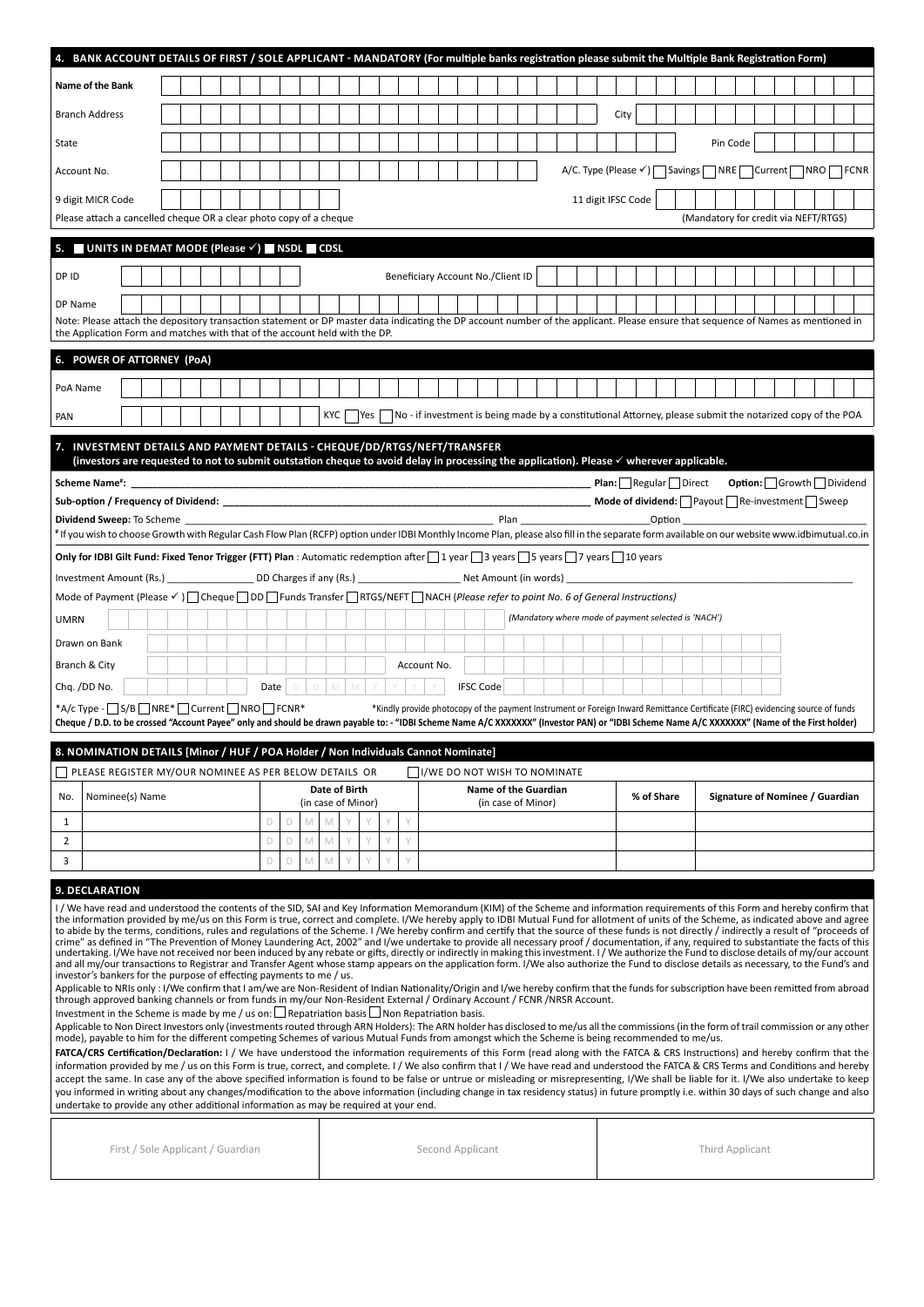### (j) IDBI mutual

ł

### **Application form for registration of : Systematic Investment Plan (SIP), Systematic Transfer Plan (STP) and Systematic Withdrawal Plan (SWP)**

|                                                                                                                                                                                                                                                                                                                                                                                                                                  | Systematic Withurdwal Pidii (SWP)                                                                              |                                                                                                                   |
|----------------------------------------------------------------------------------------------------------------------------------------------------------------------------------------------------------------------------------------------------------------------------------------------------------------------------------------------------------------------------------------------------------------------------------|----------------------------------------------------------------------------------------------------------------|-------------------------------------------------------------------------------------------------------------------|
| <b>Sub Distributor ARN</b><br>Internal sub Code / Sol ID<br><b>Distributor ARN</b>                                                                                                                                                                                                                                                                                                                                               | <b>Employee Code</b>                                                                                           | <b>EUIN®</b><br>Serial No. / Date, Time & Stamp                                                                   |
|                                                                                                                                                                                                                                                                                                                                                                                                                                  |                                                                                                                |                                                                                                                   |
| Upfront commission shall be paid directly by the investor to the AMFI registered Distributors based on the investors' assessment of various factors including the service rendered by the<br>distributor. In case purchase/subscription amount is Rs. 10,000/- or more and the investor's Distributor has opted to receive "Transaction Charges" the same are deductable as applicable                                           |                                                                                                                |                                                                                                                   |
| from the purchase/subscription amount and payable to the distributor. Units will issued against the balance amount invested.                                                                                                                                                                                                                                                                                                     |                                                                                                                |                                                                                                                   |
| * $\Box$ I/We hereby confirm that the EUIN box has been intentionally left blank by me/us as this transaction is executed without any interaction or advice by the employee/relationship<br>manager/sales person of the above distributor/sub broker or notwithstanding the advice of in-appropriateness, if any, provided by the employee/relationship manager/sales person of<br>the distributor/sub broker.                   |                                                                                                                |                                                                                                                   |
| First / Sole Applicant / Guardian<br><b>Signatures</b>                                                                                                                                                                                                                                                                                                                                                                           | Second Applicant                                                                                               | Third Applicant                                                                                                   |
| 1. Investor and Investment details. Please $\checkmark$ wherever applicable.                                                                                                                                                                                                                                                                                                                                                     |                                                                                                                |                                                                                                                   |
| Sole / First Investor Name                                                                                                                                                                                                                                                                                                                                                                                                       |                                                                                                                |                                                                                                                   |
| (as appearing in ID proof)                                                                                                                                                                                                                                                                                                                                                                                                       |                                                                                                                |                                                                                                                   |
| PAN No.                                                                                                                                                                                                                                                                                                                                                                                                                          | Folio No. (For Existing Investor)                                                                              |                                                                                                                   |
| Sub-option / Frequency of Dividend: National Communication of Dividend: National Communication of Dividend: Na                                                                                                                                                                                                                                                                                                                   |                                                                                                                | Option: Growth Dividend                                                                                           |
| $\Box$ Sweep<br>Mode of dividend:<br>$\Box$ Payout<br>Re-investment                                                                                                                                                                                                                                                                                                                                                              |                                                                                                                |                                                                                                                   |
| Switch: To Scheme                                                                                                                                                                                                                                                                                                                                                                                                                | Plan 2008 2010 12:00:00 12:00:00 12:00:00 12:00:00 12:00:00 12:00:00 12:00:00 12:00:00 12:00:00 12:00:00 12:00 |                                                                                                                   |
| 2. Systematic Investment Plan (SIP). Refer point no. I of Terms & Conditions for SIP/STP/SWP                                                                                                                                                                                                                                                                                                                                     |                                                                                                                |                                                                                                                   |
| Each SIP Amount (Rs.) <b>Similar Strute 1 and SI</b> Frequency : $\Box$ Daily (Only for IDBI Ultra Short Term Fund) <sup>^</sup> / $\Box$ Monthly / $\Box$ Quarterly                                                                                                                                                                                                                                                             |                                                                                                                |                                                                                                                   |
| SIP Frequency Date: $\lceil$ 1st / $\lceil$ 5th / $\lceil$ 10th / $\lceil$ 15th / $\lceil$ 20th / $\lceil$ 25th of the month (1st month of the quarter for quarterly frequency)                                                                                                                                                                                                                                                  |                                                                                                                |                                                                                                                   |
| To<br>From                                                                                                                                                                                                                                                                                                                                                                                                                       |                                                                                                                | $or$ perpetual.                                                                                                   |
| ^The minimum investment per day is Rs. 500/- for a minimum of 30 installments continuously for all business days                                                                                                                                                                                                                                                                                                                 |                                                                                                                |                                                                                                                   |
| 3. Systematic Transfer Plan (STP). Refer point no. II of Terms & Conditions for SIP/STP/SWP                                                                                                                                                                                                                                                                                                                                      |                                                                                                                |                                                                                                                   |
| Switch: To Scheme<br>Dividend Sweep: To Scheme                                                                                                                                                                                                                                                                                                                                                                                   |                                                                                                                |                                                                                                                   |
| │ Frequency: □ Weekly (1st business day of the week) □ Monthly □ Quarterly<br>Each STP Amount (Rs.)                                                                                                                                                                                                                                                                                                                              |                                                                                                                |                                                                                                                   |
| Date: 1st / Sth / 10th / 15th / 20th / 25th of the month / quarter                                                                                                                                                                                                                                                                                                                                                               |                                                                                                                |                                                                                                                   |
| <b>Enrolment Start</b><br>$\Box$<br>M<br>$\mathbb{M}$<br>D<br>Y<br>End<br>D<br>M<br>M                                                                                                                                                                                                                                                                                                                                            |                                                                                                                | Or No. of installments                                                                                            |
| 4. Systematic Withdrawal Plan (SWP). Refer point no. III of Terms & Conditions for SIP/STP/SWP                                                                                                                                                                                                                                                                                                                                   |                                                                                                                |                                                                                                                   |
| Each SWP Amount (Rs.)                                                                                                                                                                                                                                                                                                                                                                                                            |                                                                                                                |                                                                                                                   |
| D                                                                                                                                                                                                                                                                                                                                                                                                                                |                                                                                                                |                                                                                                                   |
| <b>Enrolment Start</b><br>D<br>D<br>End                                                                                                                                                                                                                                                                                                                                                                                          |                                                                                                                | Or No. of installments                                                                                            |
| 5. Declaration                                                                                                                                                                                                                                                                                                                                                                                                                   |                                                                                                                |                                                                                                                   |
| I/We hereby, declare that the particulars given above are correct and express my willingness to make payments referred above through participation in National Automated Clearing House (NACH) / Auto Debit.<br>If the transaction is delayed or not effected at all for reasons of incomplete or incorrect information I/We would not hold IDBI Mutual Fund / IDBI Asset Management Ltd responsible. I/We will also inform IDBI |                                                                                                                |                                                                                                                   |
| Mutual Fund about any changes in my bank account. I/We have read and agreed to the terms and conditions mentioned overleaf.<br>This is to inform that I/We have registered for Auto Debit Facility and that my payment towards my investment in IDBI Mutual Fund shall be made from my/our bank account registered with IDBI Mutual Fund.                                                                                        |                                                                                                                |                                                                                                                   |
| I/We authorize IDBI Mutual Fund / IDBI Asset Management Ltd/ representative of IDBI Asset Management Ltd carrying this Form to debit my bank account as per instructions given above.                                                                                                                                                                                                                                            |                                                                                                                |                                                                                                                   |
|                                                                                                                                                                                                                                                                                                                                                                                                                                  |                                                                                                                |                                                                                                                   |
| First Unit Holder's Signature<br>Second Unit Holder's Signature                                                                                                                                                                                                                                                                                                                                                                  |                                                                                                                | Third Unit Holder's Signature                                                                                     |
|                                                                                                                                                                                                                                                                                                                                                                                                                                  |                                                                                                                |                                                                                                                   |
| <b>IDBI</b> mutual<br><b>UMRN</b>                                                                                                                                                                                                                                                                                                                                                                                                |                                                                                                                | Date                                                                                                              |
| tick $(\checkmark)$<br>$\mathbf 0$<br>0<br>P<br>С<br>т<br>0<br>G<br>W<br>Sponsor Bank Code                                                                                                                                                                                                                                                                                                                                       | C<br>T<br>Utility Code                                                                                         | $\pmb{0}$<br>$\mathbf 0$<br>0<br>0<br>3<br>0<br>0<br>2<br>0<br>0<br>$\mathbf 0$<br>0<br>0<br>$\overline{7}$<br>-1 |
| ☑<br>CREATE<br><b>IDBI Mutual Fund</b><br>I/We hereby authorize                                                                                                                                                                                                                                                                                                                                                                  |                                                                                                                | SB / CA / <del>CC</del> / SB-NRE / SB-NRO / Other<br>to debit (tick√)                                             |
| <b>MODIFY</b><br>⊠<br>CANCEL<br>図                                                                                                                                                                                                                                                                                                                                                                                                |                                                                                                                |                                                                                                                   |
| Bank A/c Number<br>10<br>Name of customers bank                                                                                                                                                                                                                                                                                                                                                                                  |                                                                                                                | 11                                                                                                                |
| With Bank<br><b>IFSC</b><br>12                                                                                                                                                                                                                                                                                                                                                                                                   |                                                                                                                | or MICR<br>13<br>₹                                                                                                |
| an amount of Rupees                                                                                                                                                                                                                                                                                                                                                                                                              |                                                                                                                |                                                                                                                   |
| <sup>14</sup> FREQUENCY<br><b>区 Mthly</b><br>⊠ Qtly<br>⊠ H-Yrly<br>⊠ Yrly<br>$\boxtimes$ As & When presented<br>16<br>FOLIO NO.                                                                                                                                                                                                                                                                                                  | <sup>15</sup> DEBIT TYPE<br>18                                                                                 | ⊠ Fixed Amount<br>☑ Maximum Amount                                                                                |
| Reference-1<br>17                                                                                                                                                                                                                                                                                                                                                                                                                | Mobile<br>19                                                                                                   |                                                                                                                   |
| Reference-2<br>I agree for the debit of mandate processing charges by the bank whom I am authorizing to debit my account as per latest schedule of charges of the bank.                                                                                                                                                                                                                                                          | E-Mail ID                                                                                                      |                                                                                                                   |
| <sup>20</sup> PERIOD                                                                                                                                                                                                                                                                                                                                                                                                             |                                                                                                                |                                                                                                                   |
| From<br>Signature of the account holder                                                                                                                                                                                                                                                                                                                                                                                          | Signature of the account holder                                                                                | Signature of the account holder                                                                                   |
| To                                                                                                                                                                                                                                                                                                                                                                                                                               |                                                                                                                |                                                                                                                   |
| Name of the account holder                                                                                                                                                                                                                                                                                                                                                                                                       | Name of the account holder                                                                                     | Name of the account holder                                                                                        |

This is to confirm that the declaration has been carefully read, understood & made by me / us. I am authorizing the User entity / Corporate to debit my account, based on the instructions as<br>agreed and signed by me. I have